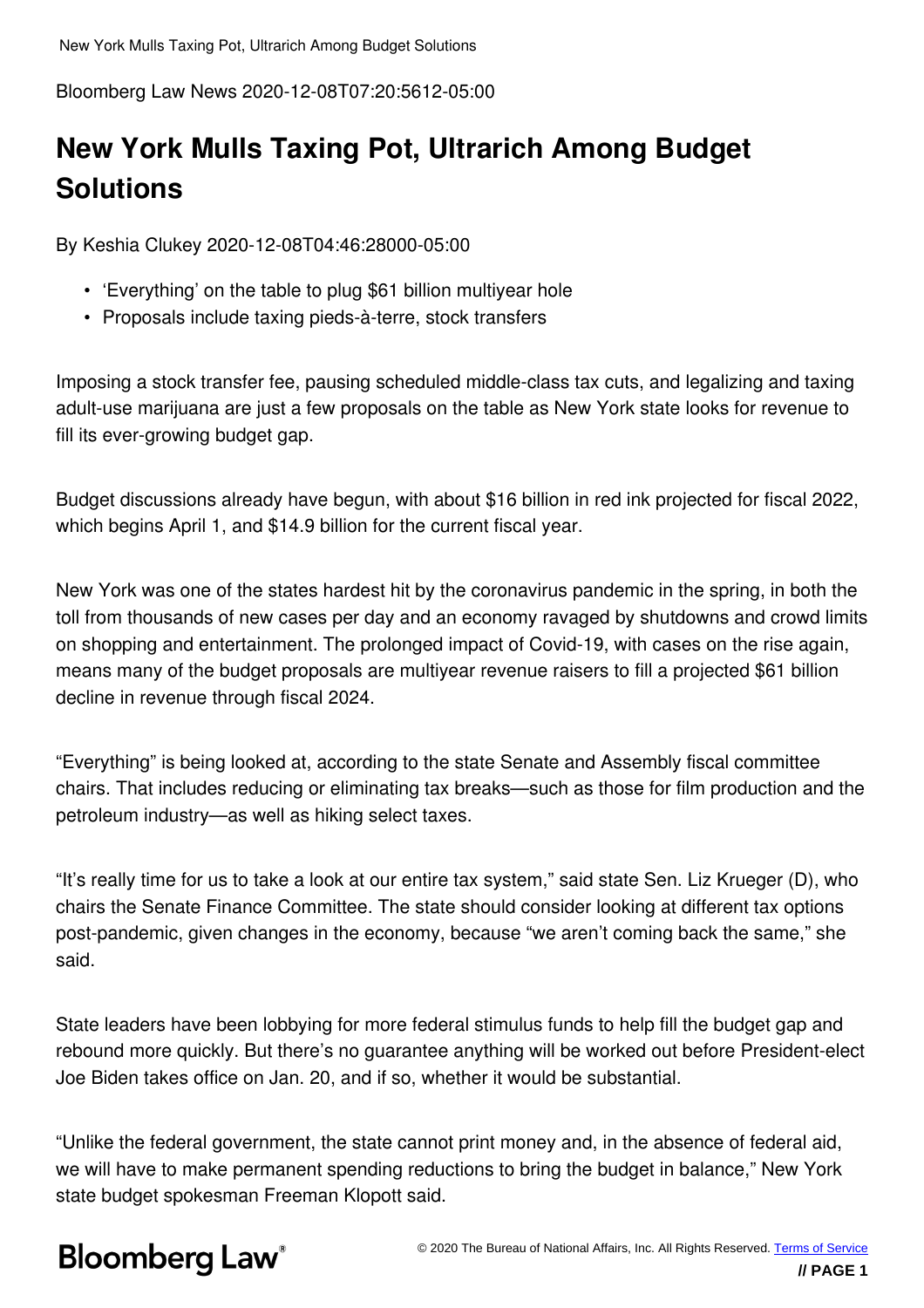Controversial proposals, like taxing the ultrawealthy, may have new life with Democrats picking up enough Senate seats in November to hold a **supermajority**. Together with the supermajority in the Assembly, it would now be easier to override vetoes from Gov. Andrew Cuomo if he opposed certain legislation.

It's a "delicate balance" for state lawmakers, because some types of tax increases are risky, said Jennifer Boll, a partner at Bond, Schoeneck & King, and lecturer for the state University at Albany's tax and accounting program.



"The state only has the power to tax either residents or income that's sourced in their state," she said. "If you become too aggressive, you end up having no high-income residents."

### **Squeezing the Wealthy**

Leaders in both houses of the Legislature have advocated raising revenue from those who can afford it, as low-income workers bear the brunt of the Covid-19 pandemic.

There are a dozen different bills to tax the wealthy, all of which should be evaluated "both for fairness and equity," Krueger said.

Cuomo, a Democrat, has opposed raising state taxes for millionaires and billionaires, saying it should be done nationally so New York isn't put at a competitive disadvantage with other states. The top 2% of New York taxpayers account for nearly half of the state's income tax collections,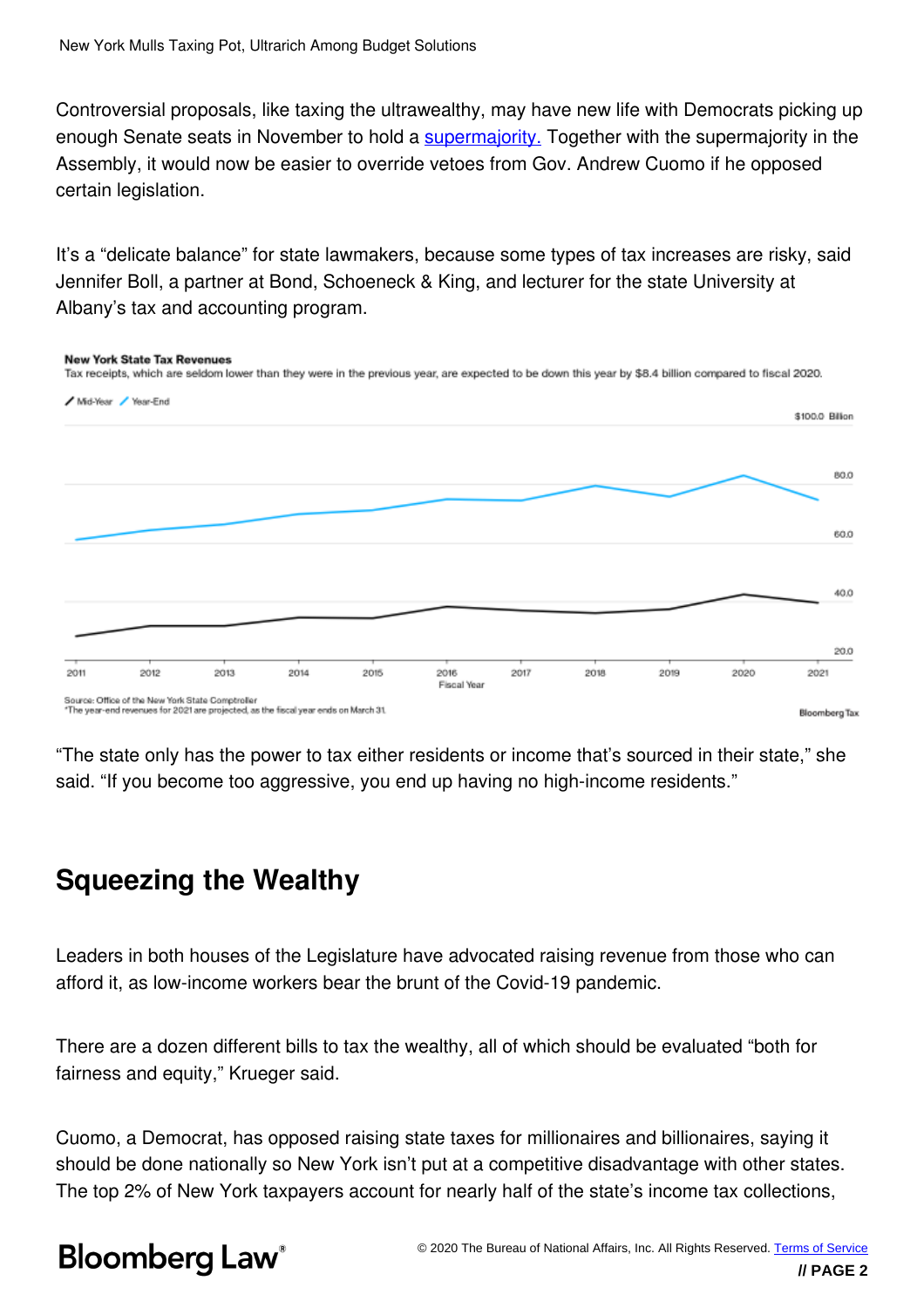Cuomo has said. The top 5% of taxpayers make up 62% of collections, he said.

There are about 100 billionaires in the state, Cuomo said at a briefing in July. The state would have to tax them \$500 million each to fill its budget hole, he said. "Their numbers are too low."

Even if the state does take up the measure, the full revenue benefit wouldn't accrue until fiscal 2023 when people file their taxes for 2021, because of tax filing deadlines and the state's fiscal calendar, which runs April 1 through March 31, said David Friedfel, director of state studies at the Citizens Budget Commission, a nonprofit budget watchdog group.

Lawmakers are also considering a proposal to reinstate the stock transfer tax, imposing a fee on financial transactions. The tax already is in place, but it's fully rebatable.

"Reinstating the stock transfer tax is unlikely to produce the revenues advocates project, impact unintended taxpayers, and may incentivize the securities industry to divest from New York State, which would have negative implications for the State's financial plan and overall economy," Friedfel said.

New Jersey saw an enormous amount of pushback this year when it proposed a similar financial transaction tax. Some firms threatened to leave the state altogether, something New York lawmakers would want to avoid, said Assemblywoman Helene Weinstein, chair of the chamber's Committee on Ways and Means.

A pied-à-terre tax, an annual levy on expensive second homes, is also on the table. The latest proposal, targeted at New York city, would include all categories of homes. The tax is estimated to produce \$490 million to \$650 million in revenue, according to the Fiscal Policy Institute, a nonprofit education organization. State Sen. Brad Hoylman (D), a sponsor of the bill, estimated it would levy about \$390 million.

But it could deter people from buying another house and further depress real estate values, Boll said.

#### **Targeted Taxes**

All three proposals are "very targeted," said Richard Auxier, senior policy associate at the Urban-Brookings Tax Policy Center. The more specific the targeted group, the easier it is to miss some of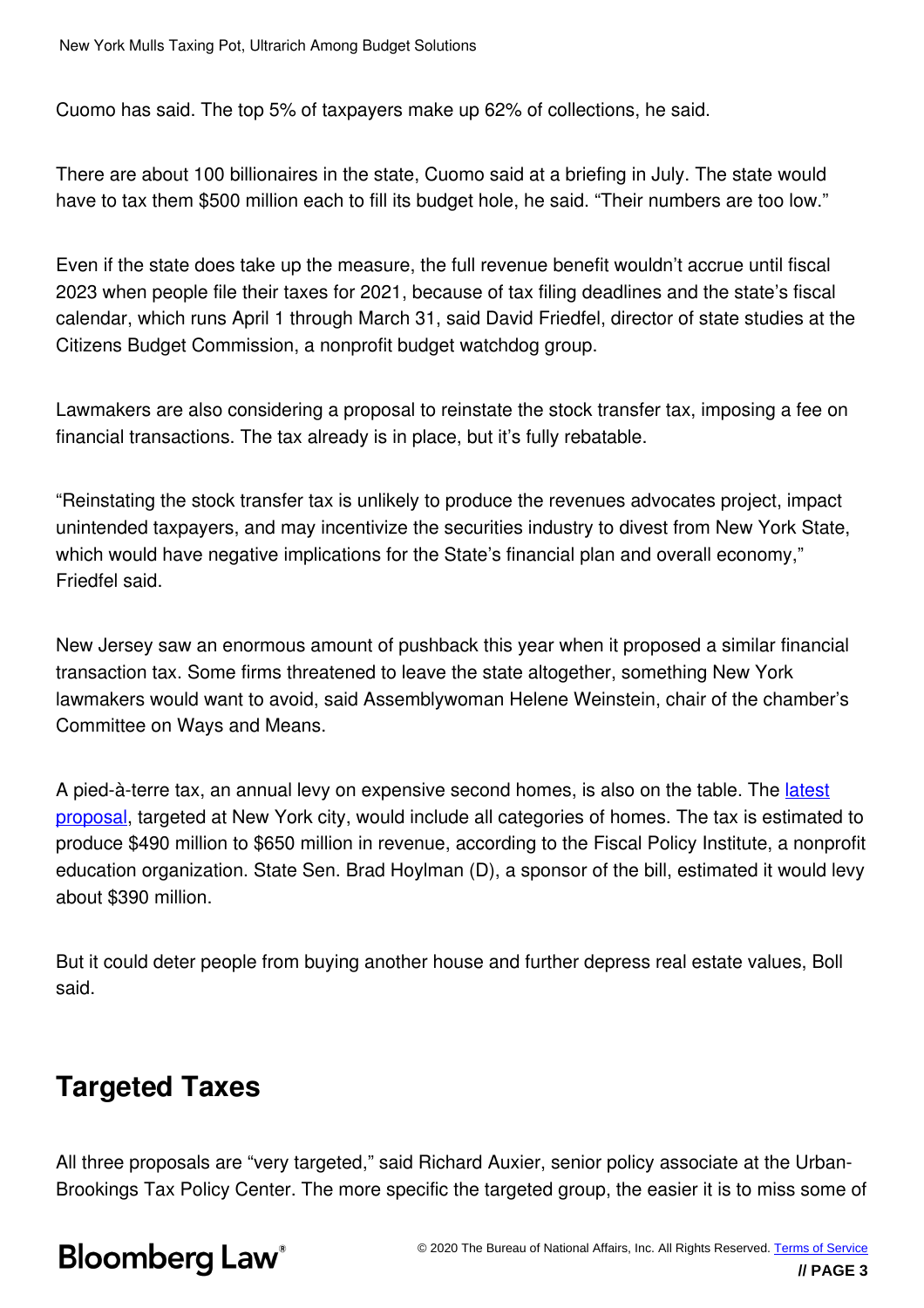the people you want to tax, and tax some you don't want to burden, he said.

The state's income tax already is based on how much a person earns, so the state could simply raise income tax rates rather than creating a new tax on unrealized capital gains or stock trades, Auxier said.

Some high-income earners might move out of the state as a result, but most wouldn't, he predicts. Significant targeted increases, however, could sway some to leave.

"If a person crosses the border from New York to New Jersey or Connecticut, they still pay income tax," Auxier said. "But if there's one targeted tax that only people of New York pay, now you're really flirting with the possibility of changing people's behavior."

Another option may be one-time taxes like transfer fees, which are generally more palatable, Boll said.

#### **Pot Taxes, Petroleum Credits**

State Senate Majority Leader Andrea Stewart-Cousins (D) last month said her conference would consider legalizing mobile sports betting and adult-use recreational marijuana.

Cuomo in November said he's confident the state will pass the marijuana legislation next year. He proposed a 20% state tax on marijuana earlier this year, but the measure fell out of budget talks in late March as coronavirus cases began to rise. The governor's office estimated the tax would bring in \$300 million annually once fully rolled out.

But the revenues won't be substantial for several years, Krueger said.

State lawmakers are trying to finding savings in existing programs. The state could reduce or sunset some credits and exemptions such as those on petroleum-related products for certain businesses, she said.

The film tax credit, which allows \$420 million per year to encourage companies to produce projects in the state, could also be reduced, Krueger said. "Every tax credit should be looked at."

In past recessions the state suspended a sales tax exemption on clothing costing less than \$110,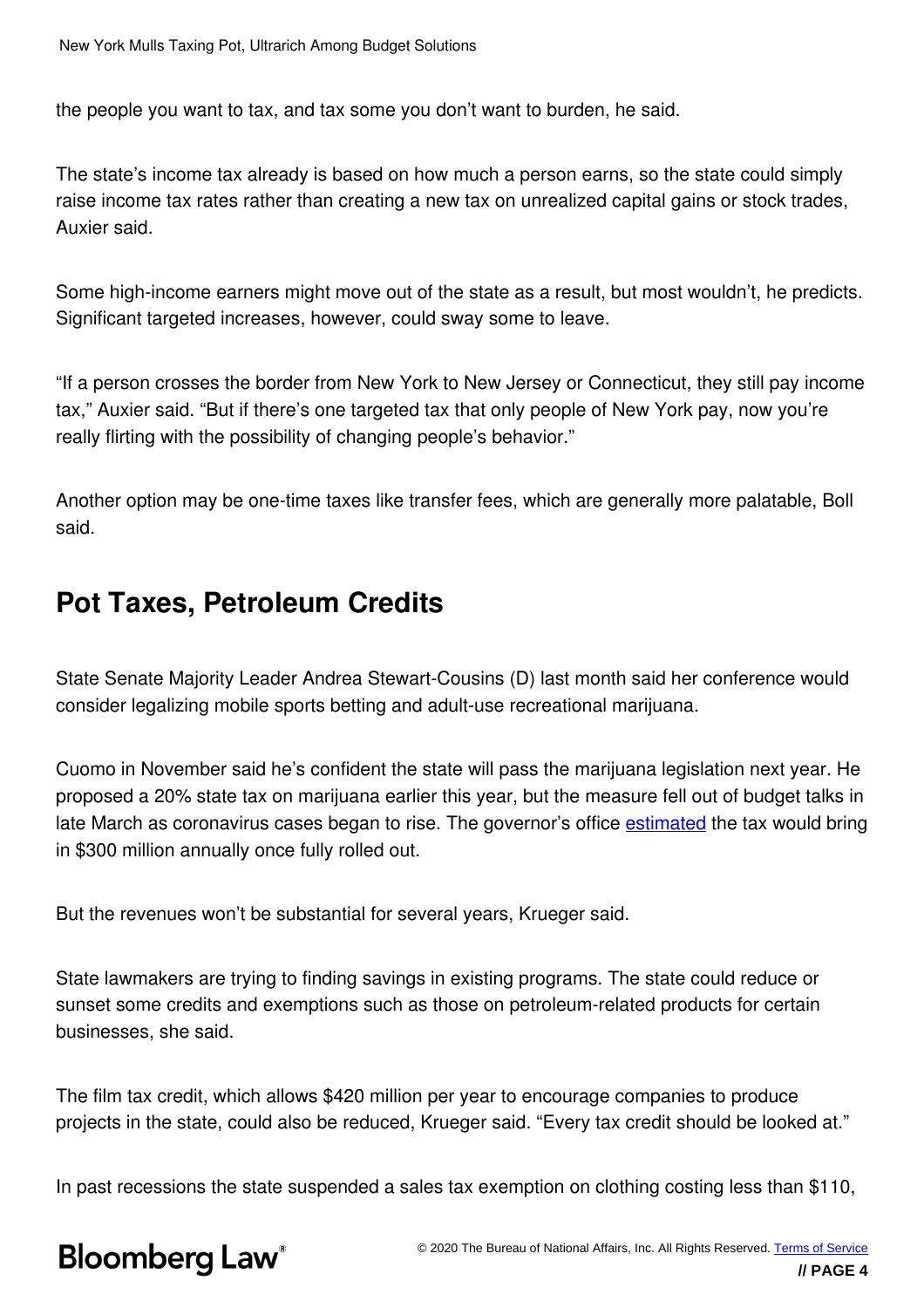which it could look to do again, Friedfel said.

But Krueger said she isn't a fan of increasing sales tax, as it would likely hurt low-income residents.

The state could pause the annual phase-in of middle-class tax cuts made under 2016 legislation, which would save about \$80 million for the current fiscal year and about \$400 million next year, Friedfel said.

Krueger and Weinstein said they would likely look at the proposal, but it isn't high on the list. The goal would be to raise revenue without affecting middle-class taxpayers, Weinstein said.

Weinstein said she's also interested in offering a tax amnesty program allowing people to pay accumulated taxes without a penalty. The tax department didn't respond to a question about how much the state is currently owed, and how much such a program would bring in.

No matter what tax changes the state makes, federal aid will still be needed, Boll said. "I don't know if we can tax our way out of the budget shortfall, I really don't."

To contact the reporter on this story: Keshia Clukey in Albany, N.Y. at kclukey@bloomberglaw.com

To contact the editors responsible for this story: Jeff Harrington at jharrington@bloombergtax.com; Kathy Larsen at **klarsen@bloombergtax.com**